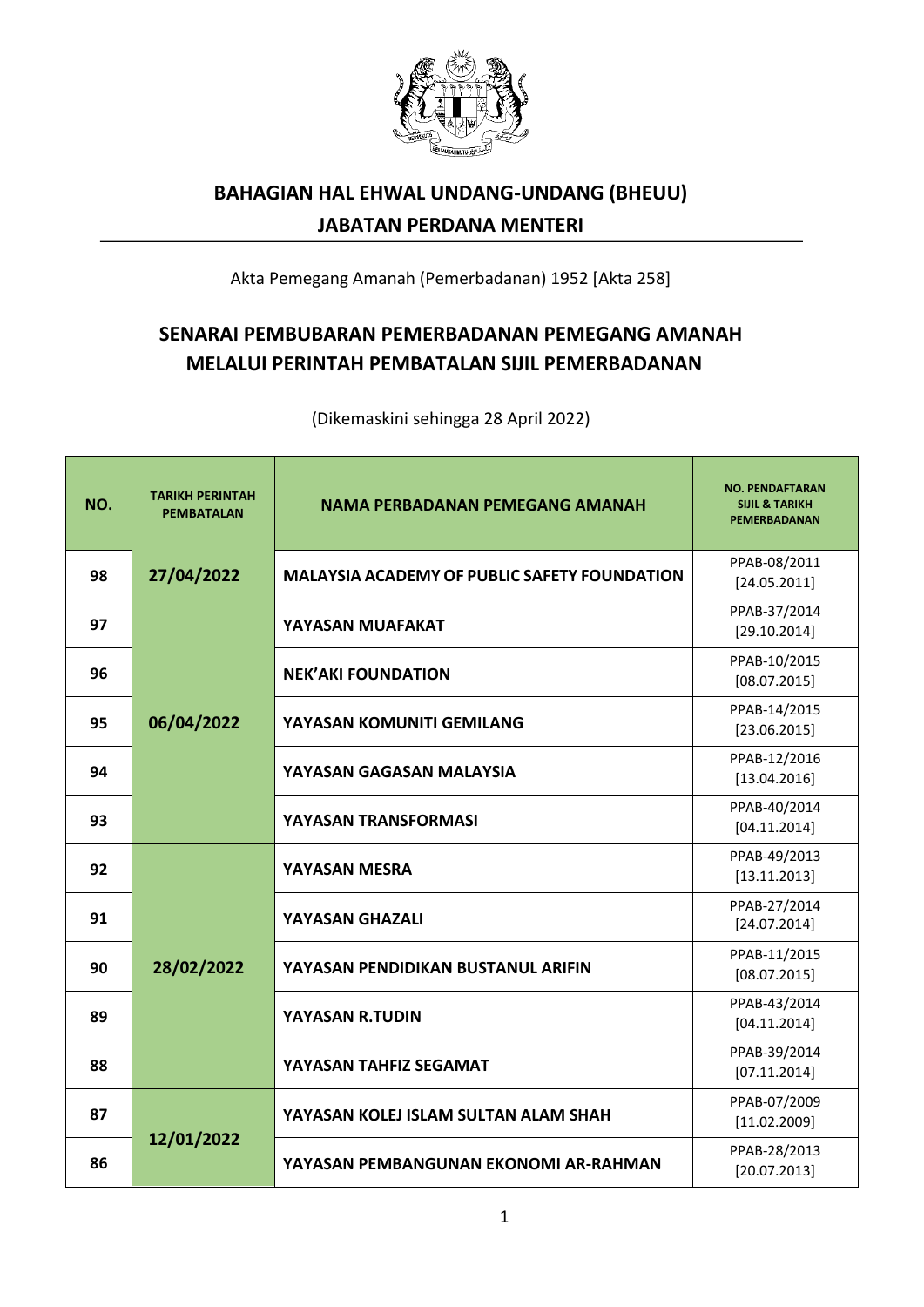| 85 |            | YAYASAN QASEH DCL                                                          | PPAB-05/2011<br>[26.04.2011] |
|----|------------|----------------------------------------------------------------------------|------------------------------|
| 84 |            | YAYASAN PEMBANGUNAN EKONOMI D'BAYDURA                                      | PPAB-20/2013<br>[11.06.2013] |
| 83 |            | YAYASAN KEBAJIKAN ORANG ASLI KAMPUNG PETA                                  | PPAB-29/2011<br>[13.12.2011] |
| 82 |            | <b>MALAYSIA PREMIERE FOUNDATION</b>                                        | PPAB-45/2013<br>[26.09.2013] |
| 81 |            | <b>BAITUL UMMAH FOUNDATION</b>                                             | PPAB-42/2013<br>[11.09.2013] |
| 80 |            | THE BOARD OF TRUSTEES OF MALAYSIAN SIKH<br>PROFESSIONAL AND BUSINESS TRUST | PPAB-48/2013<br>[21.10.2013] |
| 79 | 30/11/2021 | YAYASAN PENGAKAP MALAYSIA                                                  | PPAB-41/2013<br>[11.9.2013]  |
| 78 |            | <b>SMS DEEN FOUNDATION</b>                                                 | PPAB-31/2011<br>[22.12.2011] |
| 77 |            | YAYASAN WAT BOONYARAM                                                      | PPAB-08/2012<br>[31.10.2011] |
| 76 | 05/11/2021 | YAYASAN GLOBAL INFINITI                                                    | PPAB-23/2013<br>[18.06.2013] |
| 75 |            | YAYASAN FUQORAQ                                                            | PPAB-16/2013<br>[25.03.2013] |
| 74 |            | YAYASAN PEMBANGUNAN IBU TUNGGAL                                            | PPAB-44/2013<br>[26/09/2013] |
| 73 |            | S.A.V.E. HUMANITARIAN DEVELOPMENT<br><b>FOUNDATION MALAYSIA</b>            | PPAB-04/2011<br>[23/03/2011] |
| 72 | 13/09/2021 | YAYASAN AL-QUDDUS                                                          | PPAB-11/2010<br>[06/09/2010] |
| 71 |            | YAYASAN KAJIAN STRATEGI MELAYU                                             | PPAB-10/2009<br>[23/03/2009] |
| 70 |            | YAYASAN I & P                                                              | PPAB-09/1998<br>[09/11/1998] |
| 69 |            | <b>AL-AKHYAR INTERNATIONAL FOUNDATION</b>                                  | PPAB-06/2014<br>[13/02/2014] |
| 68 | 09/07/2021 | <b>ARTHOS TRUST</b>                                                        | PPAB-39/2012<br>[18/12/2012] |
| 67 |            | KUALA LUMPUR FOUNDATION TO CRIMINALISE WAR                                 | PPAB-11/2007<br>[22/03/2007] |
| 66 |            | YAYASAN EL-EIMAN                                                           | PPAB-36/2012<br>[18/12/2012] |
| 65 | 14/06/2021 | YAYASAN Y.O.N.G                                                            | PPAB-42/2015<br>[27/11/2015] |
| 64 |            | <b>SELF HELP FOUNDATION</b>                                                | PPAB-32/2012<br>[24/09/2012] |
| 63 |            | YAYASAN KURNIA FOR HOPE                                                    | PPAB-12/2009<br>[13/04/2009] |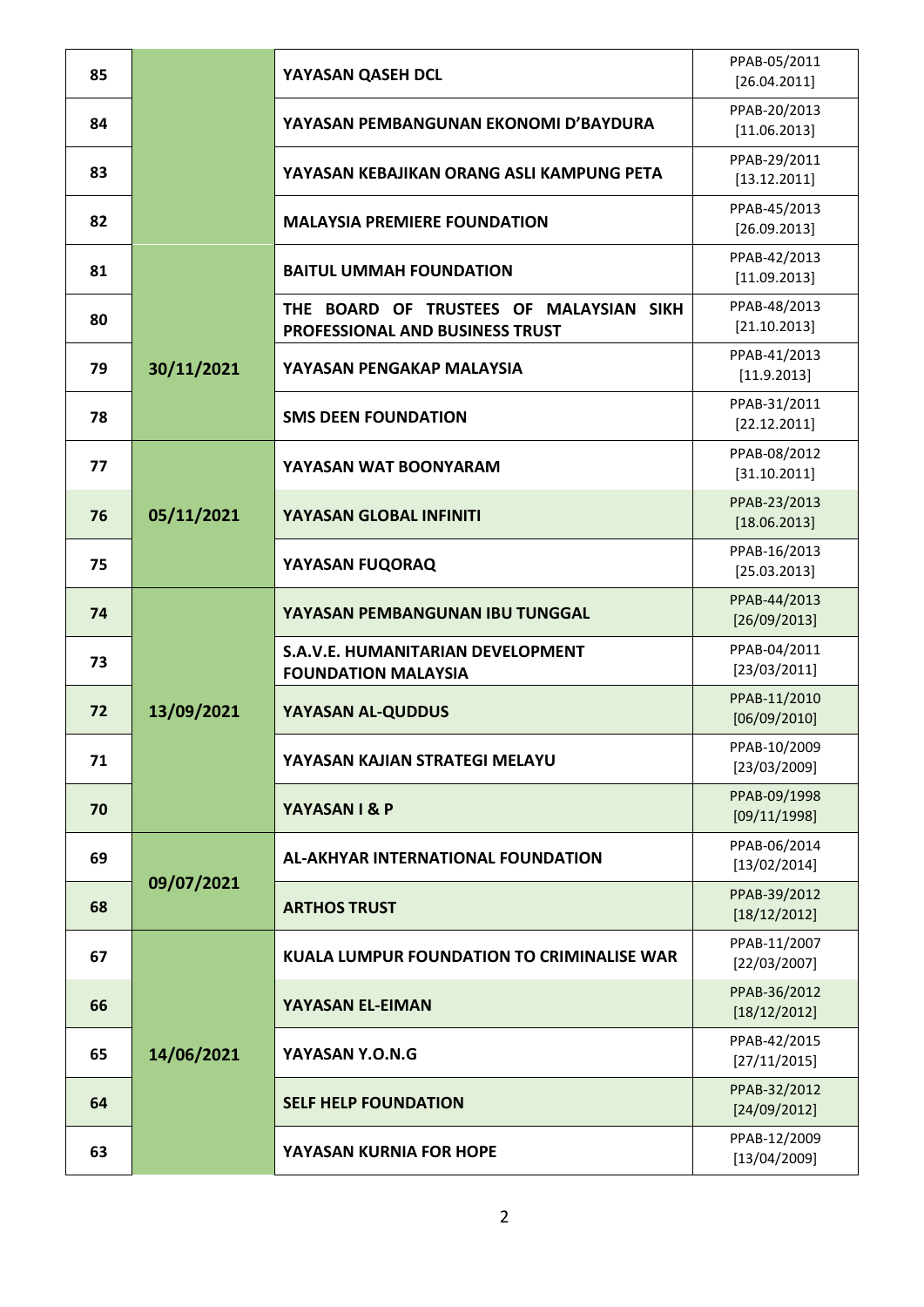| 62 |            | YAYASAN UNIVERSITI SAINS MALAYSIA         | PPAB-14/2014<br>[31/03/2014] |
|----|------------|-------------------------------------------|------------------------------|
| 61 | 07/04/2021 | YAYASAN NUR HIDAYAH                       | PPAB-26/2011<br>[31/10/2011] |
| 60 |            | YAYASAN NASUHA                            | PPAB-31/2015<br>[22/09/2015] |
| 59 |            | YAYASAN AL-IJABAH                         | PPAB-02/2006<br>[29/05/2006] |
| 58 |            | YAYASAN AULIA                             | PPAB-19/2011<br>[22/08/2011] |
| 57 |            | <b>FAMILY HEALTH FOUNDATION, MALAYSIA</b> | PPAB-02/2007<br>[28/02/2007] |
| 56 |            | <b>J.C JACOBSEN FOUNDATION</b>            | PPAB-10/2014<br>[28/02/2014] |
| 55 | 11/02/2021 | <b>GIFT FOUNDATION</b>                    | PPAB-20/2009<br>[30/11/2009] |
| 54 |            | YAYASAN CINTA NEGARA                      | PPAB-33/2011<br>[22/12/2011] |

| NO. | <b>TARIKH</b><br><b>PERINTAH</b><br><b>PEMBATALAN</b> | NAMA PERBADANAN PEMEGANG AMANAH | <b>NO. PENDAFTARAN</b><br><b>SIJIL &amp; TARIKH</b><br>PEMERBADANAN |
|-----|-------------------------------------------------------|---------------------------------|---------------------------------------------------------------------|
| 53  |                                                       | <b>YAYASAN SHUKRI</b>           | PPAB-13/2014                                                        |
|     |                                                       |                                 | [14/03/2014]                                                        |
| 52  |                                                       | YAYASAN USAHAWAN NELAYAN PAHANG | PPAB-03/2010                                                        |
|     |                                                       |                                 | [18/02/2010]                                                        |
| 51  |                                                       | YAYASAN ABH                     | PPAB-08/2006                                                        |
|     |                                                       |                                 | [19/10/2006]                                                        |
|     |                                                       | YAYASAN GENERASI MUDA           | PPAB-21/2013                                                        |
| 50  |                                                       |                                 | [18/06/2013]                                                        |
|     | 11/02/2021                                            | YAYASAN 1UTOPIA                 | PPAB-11/2011                                                        |
| 49  |                                                       |                                 | [25/05/2011]                                                        |
|     |                                                       |                                 | PPAB-08/2007                                                        |
| 48  |                                                       | YAYASAN PENYULUH BAKTI          | [23/05/2007]                                                        |
|     |                                                       |                                 | PPAB-04/2002                                                        |
| 47  |                                                       | YAYASAN ILMUWAN                 | [27/09/2002]                                                        |
|     |                                                       |                                 | PPAB-35/2014                                                        |
| 46  |                                                       | YAYASAN PEMBANGUNAN NEGARA      | [31/10/2014]                                                        |
|     |                                                       |                                 | PPAB-01/2011                                                        |
| 45  | 04/11/2020                                            | YAYASAN ANTARA                  | [17/03/2011]                                                        |
|     |                                                       | YAYASAN PERDANA MAJU            | PPAB-35/2012                                                        |
| 44  |                                                       |                                 | [29/11/2012]                                                        |
|     |                                                       |                                 | PPAB-06/2011                                                        |
| 43  |                                                       | YAYASAN BINA LESTARI MALAYSIA   | [26/04/2011]                                                        |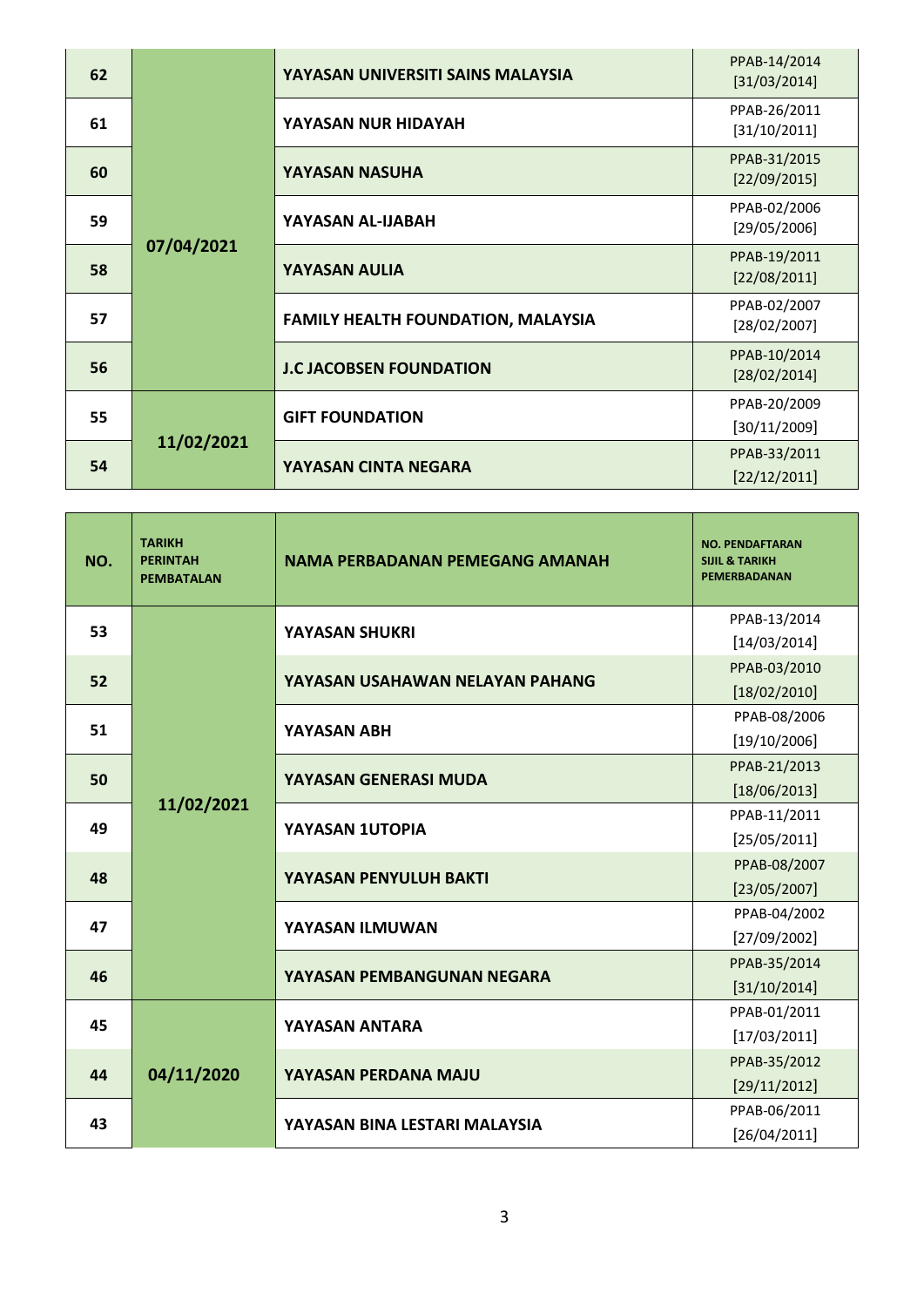|    |            |                                         | PPAB-03/2007 |
|----|------------|-----------------------------------------|--------------|
| 42 |            | YAYASAN AMANAH MERDEKA                  | [12/03/2007] |
|    |            |                                         | PPAB-11/2012 |
| 41 |            | YAYASAN THOYEBAH                        | [04/04/2012] |
| 40 |            |                                         | PPAB-12/2011 |
|    |            | <b>YAYASAN SUTERA</b>                   | [20/06/2011] |
|    |            | YAYASAN PREMIS NIAGA BUMIPUTERA         | PPAB-30/2013 |
| 39 |            |                                         | [13/05/2013] |
| 38 |            | YAYASAN GABUNGAN PELAJAR MELAYU         | PPAB-16/2011 |
|    |            | <b>SEMENANJUNG</b>                      | [06/07/2011] |
| 37 |            |                                         | PPAB-10/2010 |
|    |            | YAYASAN USWAH                           | [06/09/2010] |
| 36 |            |                                         | PPAB-05/2013 |
|    | 10/06/2020 | YAYASAN KARATE-DO TOKU KAI MALAYSIA     | [30/01/2013] |
| 35 |            |                                         | PPAB-05/2013 |
|    |            | YAYASAN TENANG                          | [01/04/2011] |
| 34 |            | YAYASAN TABUNG AMANAH MUHIBAH           | PPAB-07/2003 |
|    |            |                                         | [07/11/2003] |
| 33 |            |                                         | PPAB-37/2013 |
|    |            | YAYASAN NURUL IHSAN                     | [29/07/2013] |
| 32 |            | <b>BADAN INISIATIF JALINAN NASIONAL</b> | PPAB-17/2013 |
|    | 20/05/2020 |                                         | [13/05/2013] |

| NO. | <b>TARIKH</b><br><b>PERINTAH</b><br><b>PEMBATALAN</b>                       | NAMA PERBADANAN PEMEGANG AMANAH             | <b>NO. PENDAFTARAN</b><br><b>SIJIL &amp; TARIKH</b><br><b>PEMERBADANAN</b> |
|-----|-----------------------------------------------------------------------------|---------------------------------------------|----------------------------------------------------------------------------|
| 31  |                                                                             | YAYASAN PENDIDIKAN KOTA TINGGI JOHOR        | PPAB-02/1994                                                               |
|     |                                                                             |                                             | [08/08/1994]                                                               |
| 30  |                                                                             | YAYASAN ULOOM ISLAMIAH                      | PPAB-14/2010                                                               |
|     | 04/02/2020                                                                  |                                             | [15/10/2010]                                                               |
|     |                                                                             | YAYASAN UMMI ATIQAH                         | PPAB-23/2010                                                               |
| 29  |                                                                             |                                             | [09/12/2010]                                                               |
|     |                                                                             |                                             | PPAB-13/2010                                                               |
| 28  |                                                                             | YAYASAN BAKTI INSAN                         | [08/09/2010]                                                               |
|     |                                                                             | YAYASAN EHSAN SERANTAU                      | PPAB-03/2009                                                               |
| 27  | 17/01/2020                                                                  |                                             | [05/01/2009]                                                               |
|     |                                                                             | YAYASAN PEMBANGUNAN EKONOMI BUMIPUTRA KUALA | PPAB-01/2001                                                               |
| 26  | <b>KRAI</b><br>YAYASAN PDK<br>04/09/2019<br><b>GAGASAN EKONOMI MALAYSIA</b> | [16/07/2001]                                |                                                                            |
|     |                                                                             |                                             | PPAB-07/2007                                                               |
| 25  |                                                                             |                                             | [23/05/2007]                                                               |
|     |                                                                             |                                             | PPAB-05/2009                                                               |
| 24  |                                                                             |                                             | [12/01/2009]                                                               |
|     |                                                                             |                                             | PPAB-01/1999                                                               |
| 23  |                                                                             | YAYASAN MAS                                 | [28/06/1999]                                                               |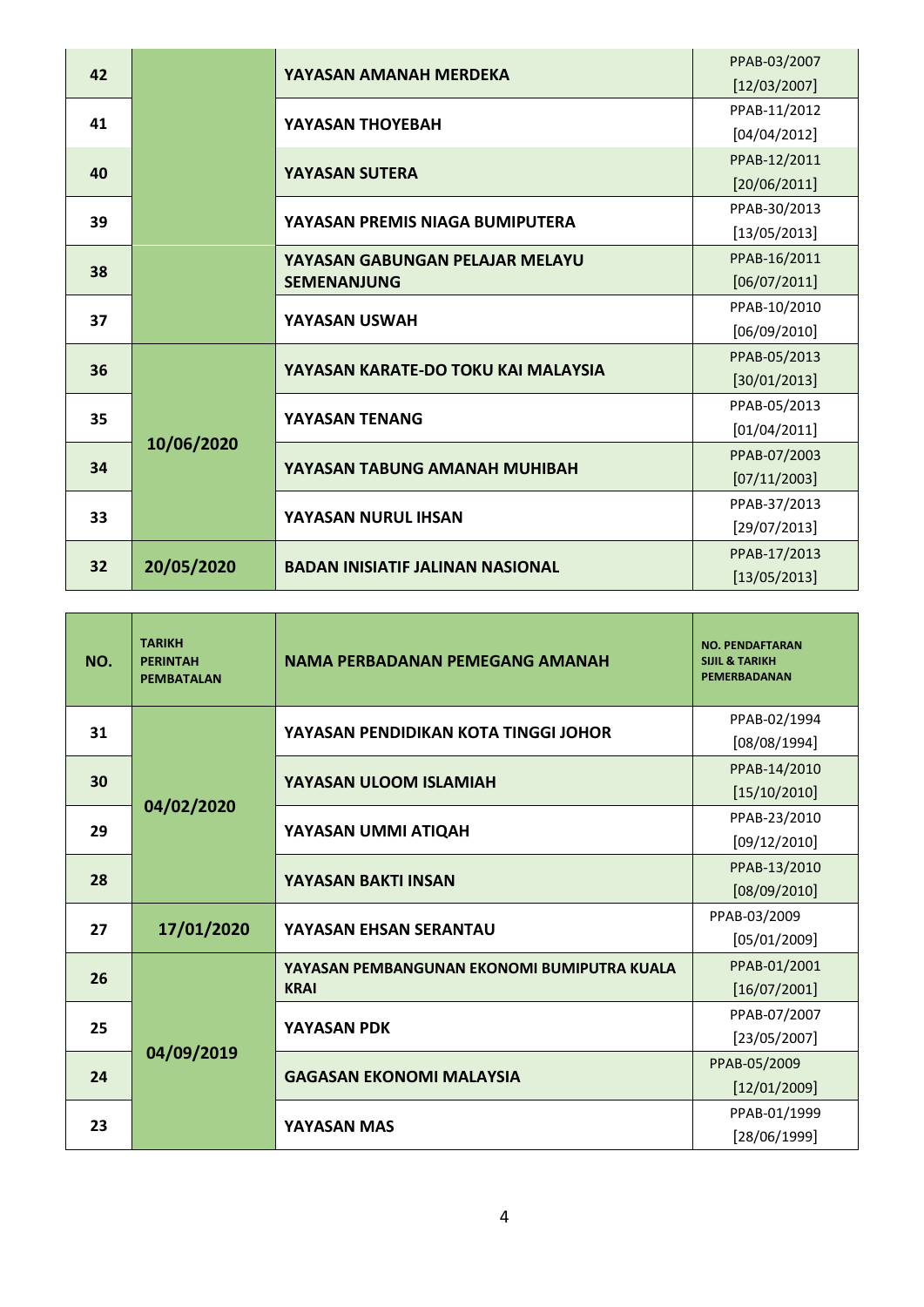| 22                      | 10/07/2017                                            | YAYASAN 3Q                                                                                                           | PPAB-24/2012<br>[30/07/2012]                                               |
|-------------------------|-------------------------------------------------------|----------------------------------------------------------------------------------------------------------------------|----------------------------------------------------------------------------|
| 21                      | 11/06/2015                                            | <b>BOARD OF TRUSTEES SIVA TEMPLE REGISTERED</b>                                                                      | PPAB-01/1971<br>[31/03/1971]                                               |
| 20                      | 31/10/2013                                            | YAYASAN PELAJARAN DAN KEBAJIKAN JELEBU                                                                               | PPAB-02/2004<br>[26/02/2004]                                               |
| 19                      |                                                       | <b>ACEH INTERNATIONAL FOUNDATION</b>                                                                                 | PPAB-01/2006<br>[16/05/2006]                                               |
| 18                      | 31/07/2013                                            | YAYASAN BAITUL UMMAH                                                                                                 | PPAB-09/2011<br>[26/04/2011]                                               |
| 17                      | 01/04/2013                                            | YAYASAN AMWAY                                                                                                        | PPAB-19/2010<br>[10/11/2010]                                               |
| 16                      | 31/12/2012                                            | YAYASAN PERMATA                                                                                                      | PPAB-22/2011<br>[21/07/2011]                                               |
| 15                      | 25/04/2011                                            | YAYASAN PERUMAHAN UNTUK TERMISKIN                                                                                    | PPAB-03/1994<br>[09/08/1994]                                               |
| 14                      | 04/01/2010                                            | LEMBAGA AMANAH PASUKAN TINDAKAN CEMAS<br><b>MALAYSIA</b>                                                             | PPAB-22/1998<br>[21/01/1998]                                               |
| 13                      | 29/10/2009                                            | YAYASAN BASMI KEMISKINAN KUALA KRAI                                                                                  | PPAB-01/1997<br>[31/01/1997]                                               |
| 12                      |                                                       | <b>YAYASAN MADI</b>                                                                                                  | PPAB-02/1999<br>[31/07/1999]                                               |
| 11                      | 27/08/2009                                            | YAYASAN AMAL SENTUL                                                                                                  | PPAB-04/2003<br>[11/06/2003]                                               |
| 10                      |                                                       | YAYASAN PEMBANGUNAN RAKYAT MISKIN PERAK<br><b>BERDAFTAR</b>                                                          | PPAB-03/1993<br>[09/11/1993]                                               |
| NO.                     | <b>TARIKH</b><br><b>PERINTAH</b><br><b>PEMBATALAN</b> | NAMA PERBADANAN PEMEGANG AMANAH                                                                                      | <b>NO. PENDAFTARAN</b><br><b>SIJIL &amp; TARIKH</b><br><b>PEMERBADANAN</b> |
| 9                       |                                                       | YAYASAN PEMBANGUNAN USAHAWAN BUMIPUTERA                                                                              | PPAB-01/2005<br>[21/06/2005]                                               |
| 8                       | 27/08/2009                                            | YAYASAN PEMEGANG AMANAH YAYASAN TANAH<br><b>MERAH</b>                                                                | PPAB-08/1996<br>[02/07/1996]                                               |
| $\overline{\mathbf{z}}$ |                                                       | YAYASAN PENDIDIKAN PONTIAN JOHOR DARUL<br><b>TAKZIM</b>                                                              | PPAB-02/2001<br>[15/08/2001]                                               |
| 6                       |                                                       | YAYASAN UMMI REGISTERED                                                                                              | PPAB-01/1986<br>[24/06/1986]                                               |
| 5                       |                                                       | YAYASAN AMAL BERKAT                                                                                                  | PPAB-02/1997<br>[19/08/1997]                                               |
| $\overline{\mathbf{4}}$ | 04/05/2009                                            | THE EQUINE INDUSTRY DEVELOPMENT TRUST                                                                                | PPAB-03/2004<br>[26/05/2004]                                               |
| 3                       | 28/11/2008                                            | THE TRUSTEES OF THE ASSOCIATION OF FINANCE<br><b>COMPANIES OF MALAYSIA EDUCATION TRUST FUND</b><br><b>REGISTERED</b> | PPAB-05/1979<br>[22/12/1979]                                               |